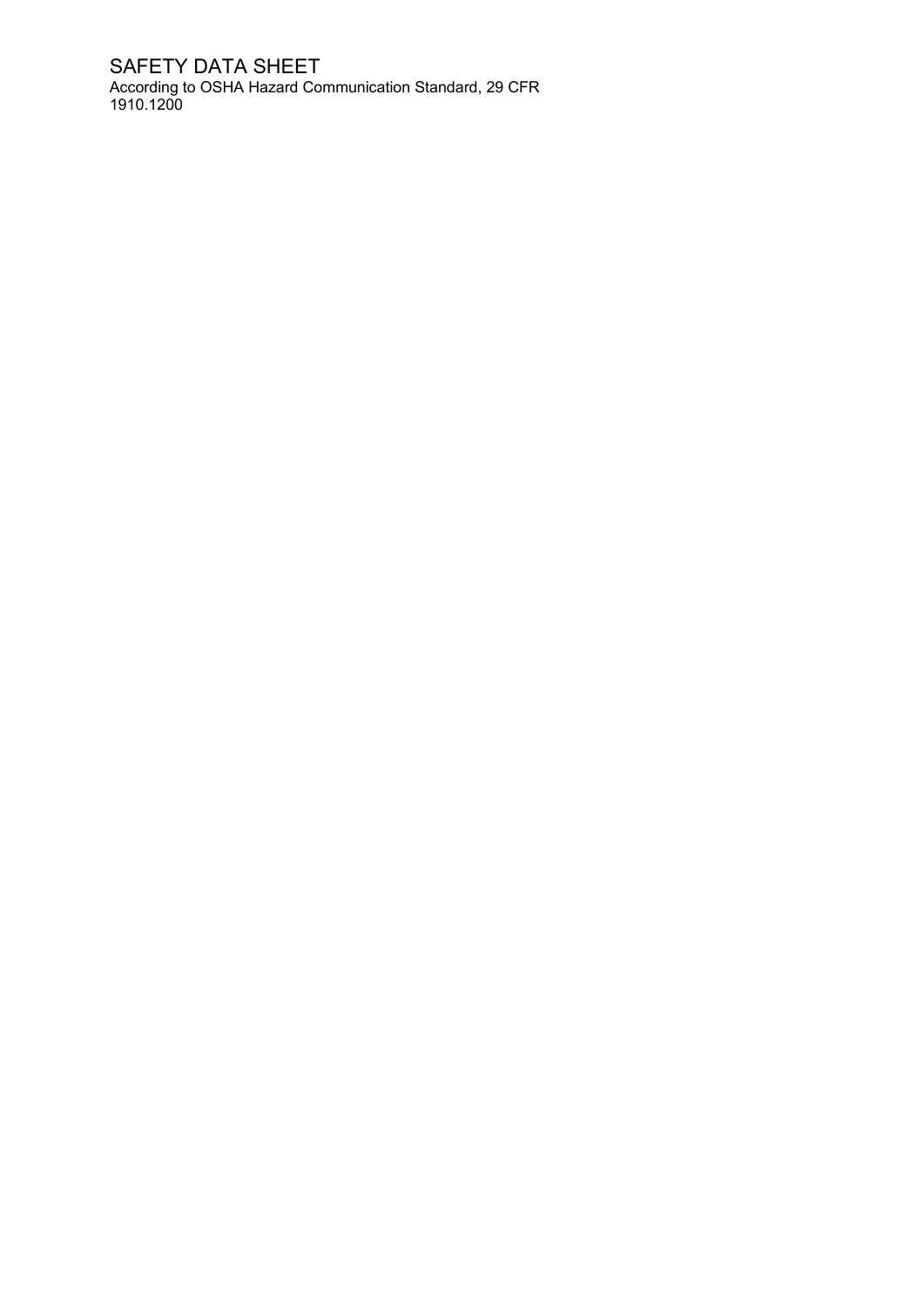According to OSHA Hazard Communication Standard, 29 CFR 1910.1200

| Version 1.0                                                          | Revision Date: 4/01/2022                                                                                                              | Print Date: 4/01/2022                                                                                                                                                                                    |
|----------------------------------------------------------------------|---------------------------------------------------------------------------------------------------------------------------------------|----------------------------------------------------------------------------------------------------------------------------------------------------------------------------------------------------------|
| Basis for assessment                                                 | : Information given is based on product data, a knowledge of<br>the product as a whole, rather than for individual compo-<br>nent(s). | the components and the toxicology of similar products. Unless<br>indicated otherwise, the data presented is representative of                                                                            |
| Information on likely routes of exposure<br>ingestion.<br>ingestion. |                                                                                                                                       | Exposure may occur via inhalation, ingestion, skin absorption, skin or eye contact, and accidental<br>Exposure may occur via inhalation, ingestion, skin absorption, skin or eye contact, and accidental |
| <b>Acute toxicity</b>                                                |                                                                                                                                       |                                                                                                                                                                                                          |
| Product:<br>Acute oral toxicity                                      | : LD50 Oral (Rat): $> 5,000$ mg/kg<br>Remarks: Low toxicity:                                                                          |                                                                                                                                                                                                          |
| Acute inhalation toxicity                                            | : LC 50 (Rat): $>$ 5 mg/l<br>Exposure time: 4 h<br>Remarks: Low toxicity:                                                             |                                                                                                                                                                                                          |
|                                                                      | throat and lungs.                                                                                                                     | Remarks: Based on human experience, breathing of vapours<br>or mists may cause a temporary burning sensation to nose,                                                                                    |
| Acute dermal toxicity                                                | : LD 50 (Rabbit): $> 2,000$ mg/kg<br>Remarks: Low toxicity:                                                                           |                                                                                                                                                                                                          |
| Acute toxicity (other routes of<br>administration)                   | absorption, skin or eye contact, and accidental ingestion.                                                                            | Remarks: Exposure may occur via inhalation, ingestion, skin                                                                                                                                              |
| <b>Skin corrosion/irritation</b>                                     |                                                                                                                                       |                                                                                                                                                                                                          |
| Product:<br>Remarks: Irritating to skin.                             |                                                                                                                                       |                                                                                                                                                                                                          |
| Serious eye damage/eye irritation                                    |                                                                                                                                       |                                                                                                                                                                                                          |
| <b>Product:</b>                                                      |                                                                                                                                       |                                                                                                                                                                                                          |
| Remarks: Expected to be slightly irritating.                         |                                                                                                                                       |                                                                                                                                                                                                          |
| <b>Respiratory or skin sensitisation</b>                             |                                                                                                                                       |                                                                                                                                                                                                          |
| <b>Product:</b>                                                      |                                                                                                                                       |                                                                                                                                                                                                          |
| Remarks: Not expected to be a sensitiser.                            |                                                                                                                                       |                                                                                                                                                                                                          |
| <b>Germ cell mutagenicity</b>                                        |                                                                                                                                       |                                                                                                                                                                                                          |

# **Product:**

: Remarks: Contains Benzene, CAS # 71-43-2., May cause heritable genetic damage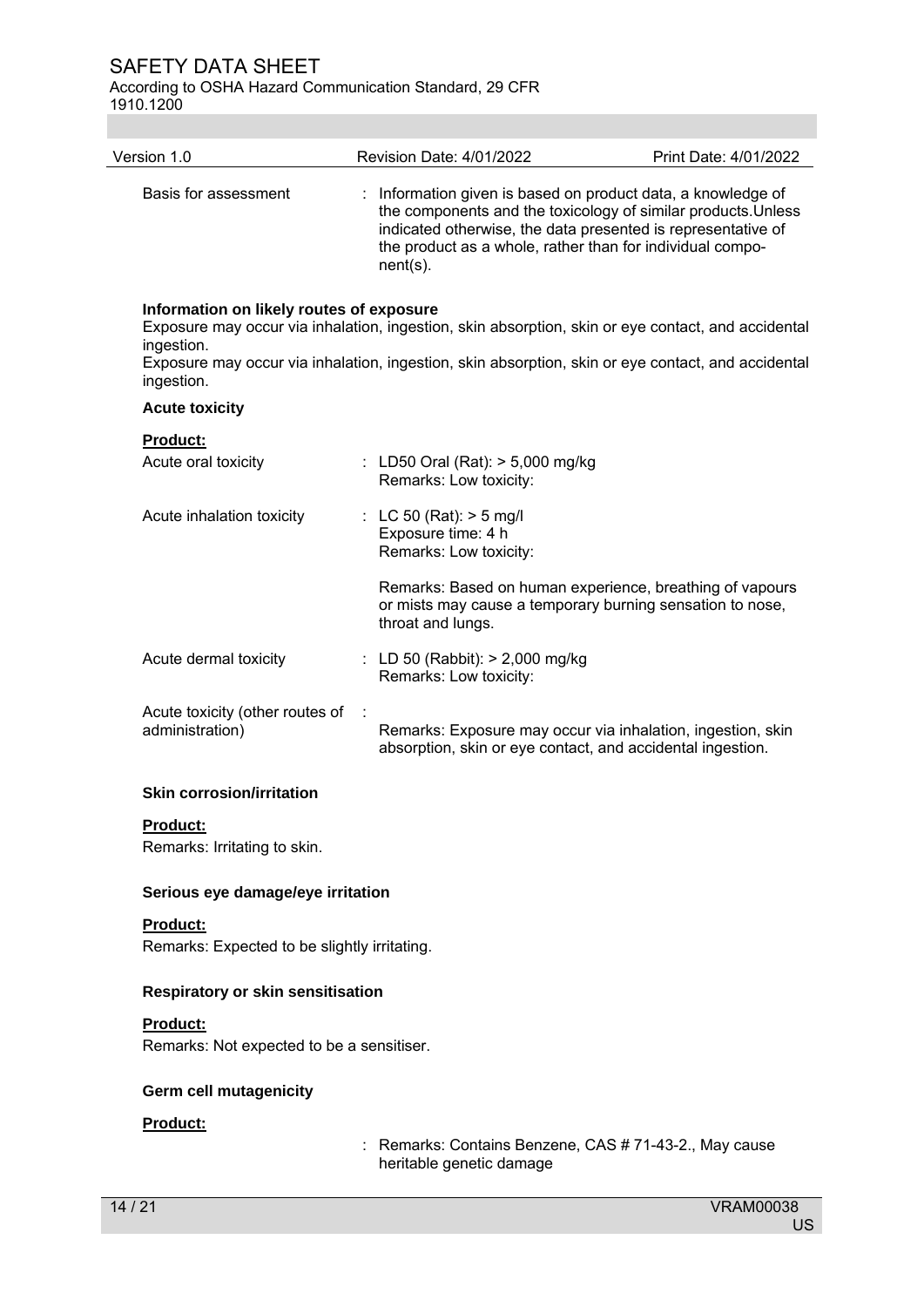According to OSHA Hazard Communication Standard, 29 CFR 1910.1200

Version 1.0 Revision Date: 4/01/2022 Print Date: 4/01/2022

Remarks: Mutagenicity studies on gasoline and gasoline blending streams have shown predominantly negative results.

### **Carcinogenicity**

#### **Product:**

Remarks: Contains Benzene, CAS # 71-43-2., Known human carcinogen.

Remarks: Contains Benzene, CAS # 71-43-2., May cause leukaemia (AML - acute myelogenous leukaemia).

Remarks: Inhalation exposure to mice causes liver tumours, which are not considered relevant to humans.

Remarks: An epidemiology study of more than 18,000 petroleum marketing and distribution workers found no significantly increased risk of death from leukemia, multiple myeloma, or kidney cancer associated with gasoline exposure.

| <b>IARC</b>                  | Group 2B: Possibly carcinogenic to humans                                                                                                           |               |
|------------------------------|-----------------------------------------------------------------------------------------------------------------------------------------------------|---------------|
|                              | Gasoline, low boiling point<br>naphtha                                                                                                              |               |
| <b>ACGIH</b>                 | Confirmed animal carcinogen with unknown relevance to hu-<br>mans                                                                                   |               |
|                              | Gasoline, low boiling point<br>naphtha                                                                                                              |               |
|                              | tert-butyl methyl ether                                                                                                                             | 1634-04-4     |
|                              | Ethanol                                                                                                                                             | $64 - 17 - 5$ |
| <b>OSHA</b>                  | No component of this product present at levels greater than or<br>equal to 0.1% is identified as a carcinogen or potential carcino-<br>gen by OSHA. |               |
| <b>NTP</b>                   | No component of this product present at levels greater than or<br>equal to 0.1% is identified as a known or anticipated carcinogen<br>by NTP.       |               |
| <b>Reproductive toxicity</b> |                                                                                                                                                     |               |
| <b>Product:</b>              |                                                                                                                                                     |               |
|                              | Remarks: Contains Toluene, CAS # 108-88-3., Causes foeto-<br>toxicity at doses which are maternally toxic.                                          |               |
|                              | Remarks: Contains n-Hexane, CAS # 110-54-3., May impair<br>fertility at doses which produce other toxic effects.                                    |               |
|                              |                                                                                                                                                     |               |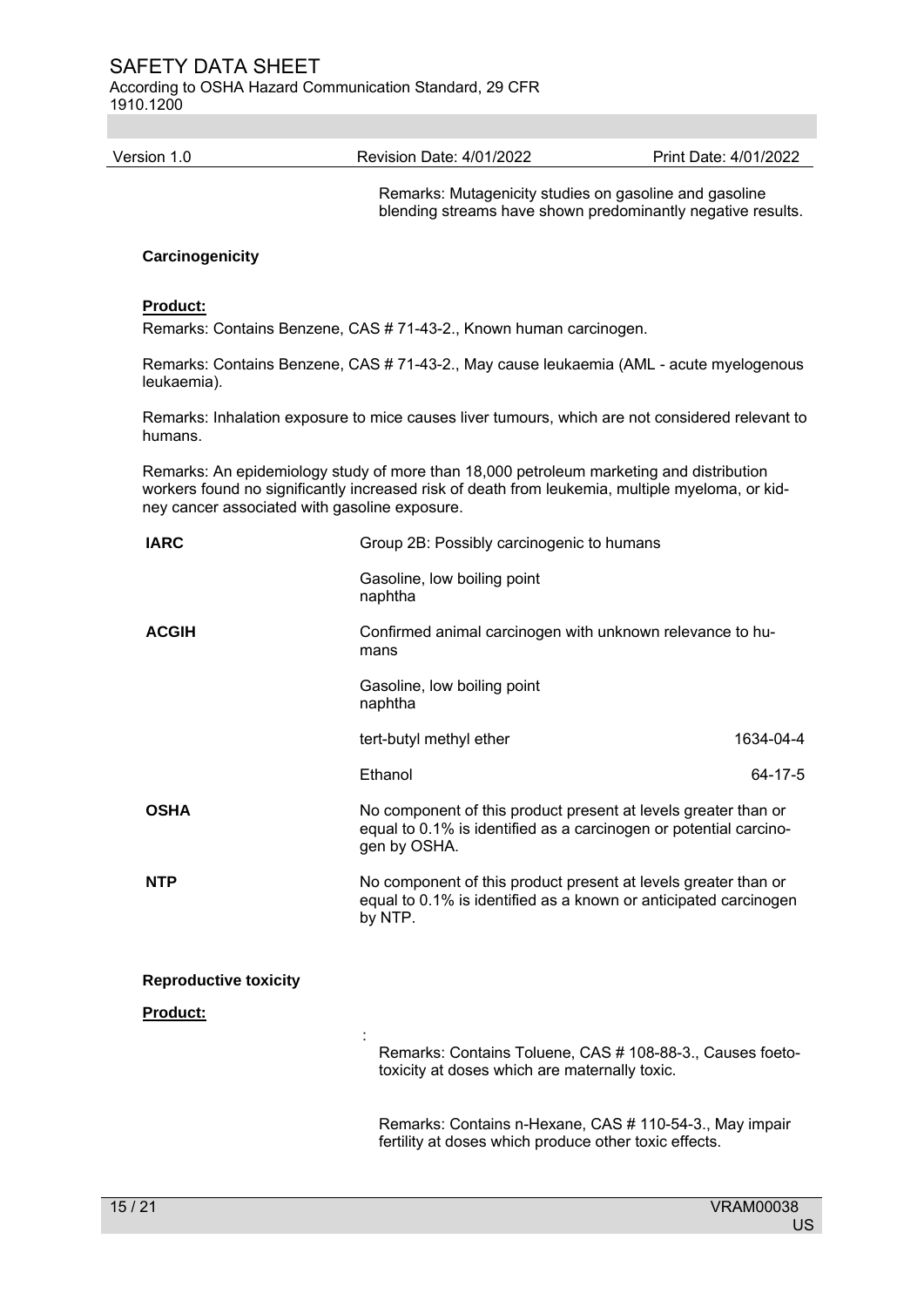According to OSHA Hazard Communication Standard, 29 CFR 1910.1200

| Version 1.0 | Revision Date: 4/01/2022 | Print Date: 4/01/2022 |
|-------------|--------------------------|-----------------------|
|             |                          |                       |

Remarks: Contains Toluene, CAS # 108-88-3., Many case studies involving abuse during pregnancy indicate that toluene can cause birth defects, growth retardation and learning difficulties.

### **STOT - single exposure**

## **Product:**

Remarks: High concentrations may cause central nervous system depression resulting in headaches, dizziness and nausea; continued inhalation may result in unconsciousness and/or death.

#### **STOT - repeated exposure**

### **Product:**

Remarks: Kidney: caused kidney effects in male rats which are not considered relevant to humans

Remarks: Contains n-Hexane, CAS # 110-54-3., Peripheral nervous system: repeated exposure causes peripheral neuropathy in animals.

#### **Aspiration toxicity**

#### **Product:**

Aspiration into the lungs when swallowed or vomited may cause chemical pneumonitis which can be fatal.

#### **Further information**

## **Product:**

Remarks: Exposure to very high concentrations of similar materials has been associated with irregular heart rhythms and cardiac arrest.

Remarks: Contains Toluene, CAS # 108-88-3., Prolonged and repeated exposures to high concentrations have resulted in hearing loss in rats. Solvent abuse and noise interaction in the work environment may cause hearing loss., Abuse of vapours has been associated with organ damage and death.

Remarks: Contains Benzene, CAS # 71-43-2., May cause MDS (Myelodysplastic Syndrome).

Remarks: Classifications by other authorities under varying regulatory frameworks may exist.

### **SECTION 12. ECOLOGICAL INFORMATION**

| Basis for assessment | : Fuels are typically made from blending several refinery<br>streams. Ecotoxicological studies have been carried out on a<br>variety of hydrocarbon blends and streams but not those con-<br>taining additives.<br>Information given is based on a knowledge of the components<br>and the ecotoxicology of similar products.<br>Unless indicated otherwise, the data presented is representa-<br>tive of the product as a whole, rather than for individual com-<br>ponent(s). |
|----------------------|--------------------------------------------------------------------------------------------------------------------------------------------------------------------------------------------------------------------------------------------------------------------------------------------------------------------------------------------------------------------------------------------------------------------------------------------------------------------------------|
|----------------------|--------------------------------------------------------------------------------------------------------------------------------------------------------------------------------------------------------------------------------------------------------------------------------------------------------------------------------------------------------------------------------------------------------------------------------------------------------------------------------|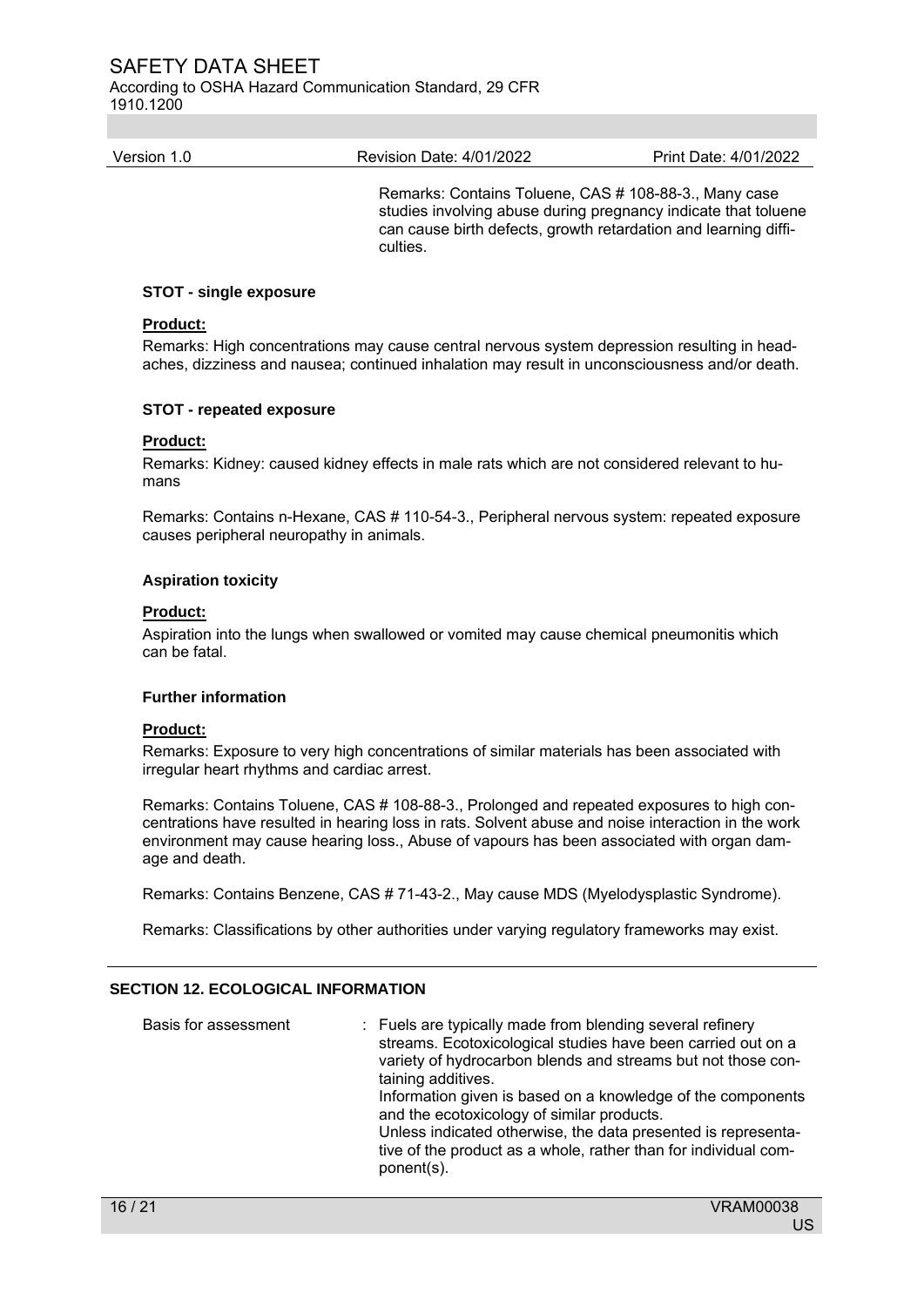According to OSHA Hazard Communication Standard, 29 CFR 1910.1200

| Version 1.0                                                                    | Revision Date: 4/01/2022                                                                                                                                                                     | Print Date: 4/01/2022 |
|--------------------------------------------------------------------------------|----------------------------------------------------------------------------------------------------------------------------------------------------------------------------------------------|-----------------------|
| <b>Ecotoxicity</b>                                                             |                                                                                                                                                                                              |                       |
| <b>Product:</b><br>Toxicity to fish (Acute toxic-                              |                                                                                                                                                                                              |                       |
| ity)                                                                           | Remarks: Expected to be toxic:<br>LL/EL/IL50 > 1 <= 10 mg/l                                                                                                                                  |                       |
| Toxicity to daphnia and other<br>aquatic invertebrates (Acute<br>toxicity)     | Remarks: Expected to be toxic:<br>$LL/EL/IL50 > 1 \le 10$ mg/l                                                                                                                               |                       |
| Toxicity to algae (Acute toxic-<br>ity)                                        | Remarks: Expected to be toxic:<br>LL/EL/IL50 > 1 <= 10 mg/l                                                                                                                                  |                       |
| ity)                                                                           | Toxicity to fish (Chronic toxic- : Remarks: NOEC/NOEL expected to be > 1.0 - <= 10 mg/l                                                                                                      |                       |
| Toxicity to daphnia and other<br>aquatic invertebrates (Chron-<br>ic toxicity) | : Remarks: NOEC/NOEL expected to be $> 1.0 - \le$ 10 mg/l                                                                                                                                    |                       |
| Toxicity to bacteria (Acute<br>toxicity)                                       | : Remarks: Expected to be harmful:<br>LL/EL/IL50 >10 <= 100 mg/l                                                                                                                             |                       |
| <b>Persistence and degradability</b>                                           |                                                                                                                                                                                              |                       |
| <b>Product:</b>                                                                |                                                                                                                                                                                              |                       |
| Biodegradability                                                               | : Remarks: Major constituents are expected to be inherently<br>biodegradable.<br>The volatile constituents will oxidize rapidly by photochemical<br>reactions in air.                        |                       |
| <b>Bioaccumulative potential</b>                                               |                                                                                                                                                                                              |                       |
| Product:<br><b>Bioaccumulation</b>                                             | Remarks: Contains constituents with the potential to bioaccu-<br>mulate.<br>Log Kow $> = 4$                                                                                                  |                       |
| <b>Mobility in soil</b>                                                        |                                                                                                                                                                                              |                       |
| Product:<br>Mobility                                                           | Remarks: Evaporates within a day from water or soil surfaces.<br>Large volumes may penetrate soil and could contaminate<br>groundwater.<br>Contains volatile components.<br>Floats on water. |                       |
| Other adverse effects<br>no data available                                     |                                                                                                                                                                                              |                       |
| <b>Product:</b>                                                                |                                                                                                                                                                                              |                       |
| 17/21                                                                          | Additional ecological informa- : Films formed on water may affect oxygen transfer and dam-                                                                                                   | <b>VRAM00038</b>      |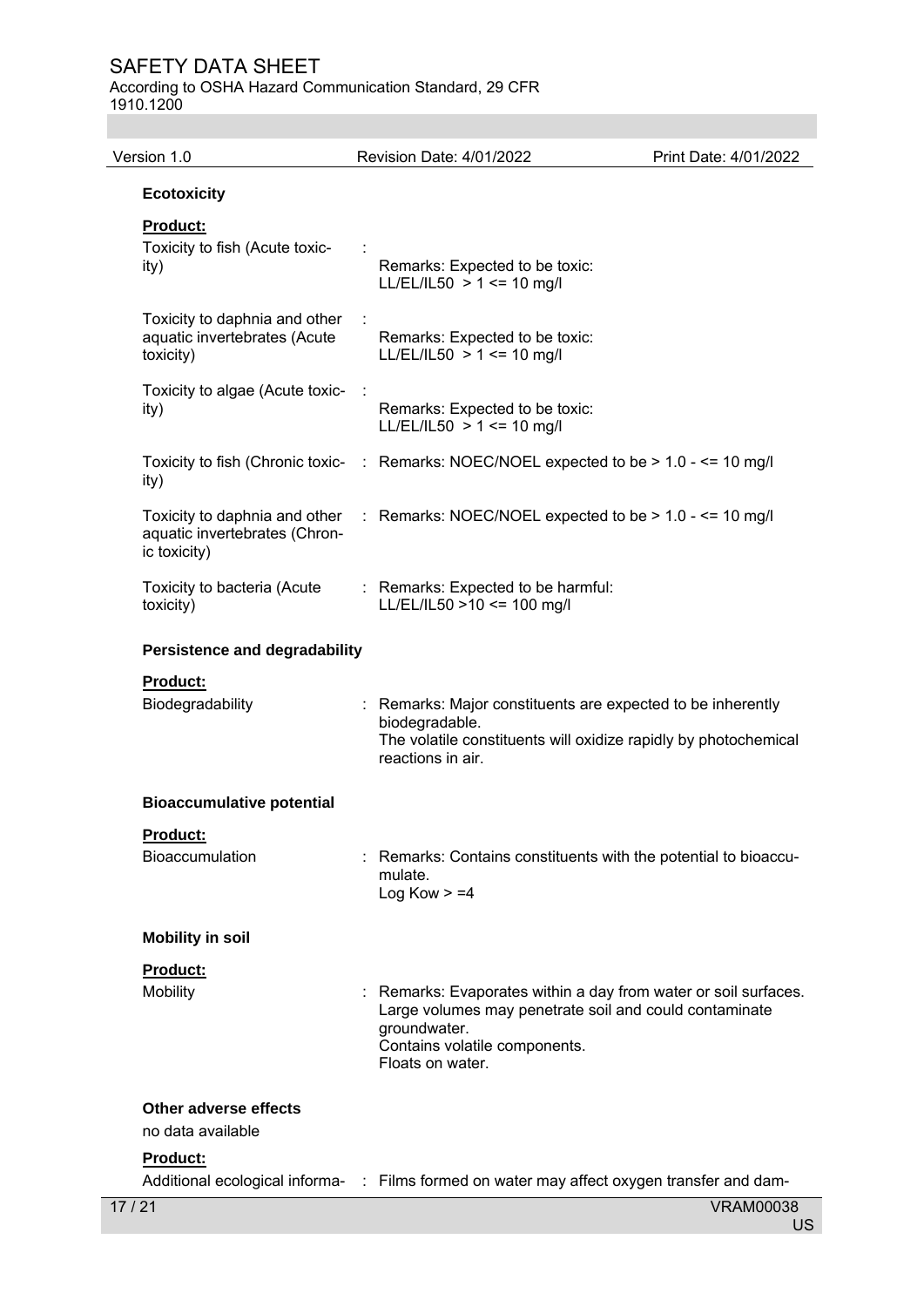According to OSHA Hazard Communication Standard, 29 CFR 1910.1200

| Version 1.0 | Revision Date: 4/01/2022 | Print Date: 4/01/2022 |
|-------------|--------------------------|-----------------------|
| tion        | age organisms.           |                       |

## **SECTION 13. DISPOSAL CONSIDERATIONS**

| <b>Disposal methods</b>      |                                                                                                                                                                                                                                                                                                                                                                                                                                                                                                                                                                                                                                                                                                                                                                                      |
|------------------------------|--------------------------------------------------------------------------------------------------------------------------------------------------------------------------------------------------------------------------------------------------------------------------------------------------------------------------------------------------------------------------------------------------------------------------------------------------------------------------------------------------------------------------------------------------------------------------------------------------------------------------------------------------------------------------------------------------------------------------------------------------------------------------------------|
| Waste from residues          | : Recover or recycle if possible.<br>It is the responsibility of the waste generator to determine the<br>toxicity and physical properties of the material generated to<br>determine the proper waste classification and disposal me-<br>thods in compliance with applicable regulations.<br>Waste arising from a spillage or tank cleaning should be dis-<br>posed of in accordance with prevailing regulations, preferably<br>to a recognised collector or contractor. The competence of the<br>collector or contractor should be established beforehand.<br>Do not dispose into the environment, in drains or in water<br>courses<br>Do not dispose of tank water bottoms by allowing them to<br>drain into the ground.<br>This will result in soil and groundwater contamination. |
| Contaminated packaging       | : Drain container thoroughly.<br>After draining, vent in a safe place away from sparks and fire.<br>Residues may cause an explosion hazard.<br>Do not puncture, cut, or weld uncleaned drums.<br>Send to drum recoverer or metal reclaimer.<br>Do not pollute the soil, water or environment with the waste<br>container.                                                                                                                                                                                                                                                                                                                                                                                                                                                            |
| Local legislation<br>Remarks | : Disposal should be in accordance with applicable regional,<br>national, and local laws and regulations.<br>Local regulations may be more stringent than regional or na-<br>tional requirements and must be complied with.                                                                                                                                                                                                                                                                                                                                                                                                                                                                                                                                                          |

## **SECTION 14. TRANSPORT INFORMATION**

## **National Regulations**

| US Department of Transportation Classification (49 CFR Parts 171-180)<br>UN/ID/NA number<br>$:$ UN 1203 |  |                                                                                                                                                                                                                                                                                            |  |  |
|---------------------------------------------------------------------------------------------------------|--|--------------------------------------------------------------------------------------------------------------------------------------------------------------------------------------------------------------------------------------------------------------------------------------------|--|--|
| Proper shipping name                                                                                    |  | $\therefore$ GASOLINE                                                                                                                                                                                                                                                                      |  |  |
| Class                                                                                                   |  | $\therefore$ 3                                                                                                                                                                                                                                                                             |  |  |
| Packing group                                                                                           |  | : II                                                                                                                                                                                                                                                                                       |  |  |
| Labels                                                                                                  |  | : 3                                                                                                                                                                                                                                                                                        |  |  |
| Marine pollutant                                                                                        |  | : no                                                                                                                                                                                                                                                                                       |  |  |
| <b>Remarks</b>                                                                                          |  | : Oil: This product is an oil under 49CFR (DOT) Part 130. If<br>shipped by rail or highway in a tank with a capacity of 3500<br>gallons or more, it is subject to these requirements. Mixtures<br>or solutions containing 10% or more of this product may also<br>be subject to this rule. |  |  |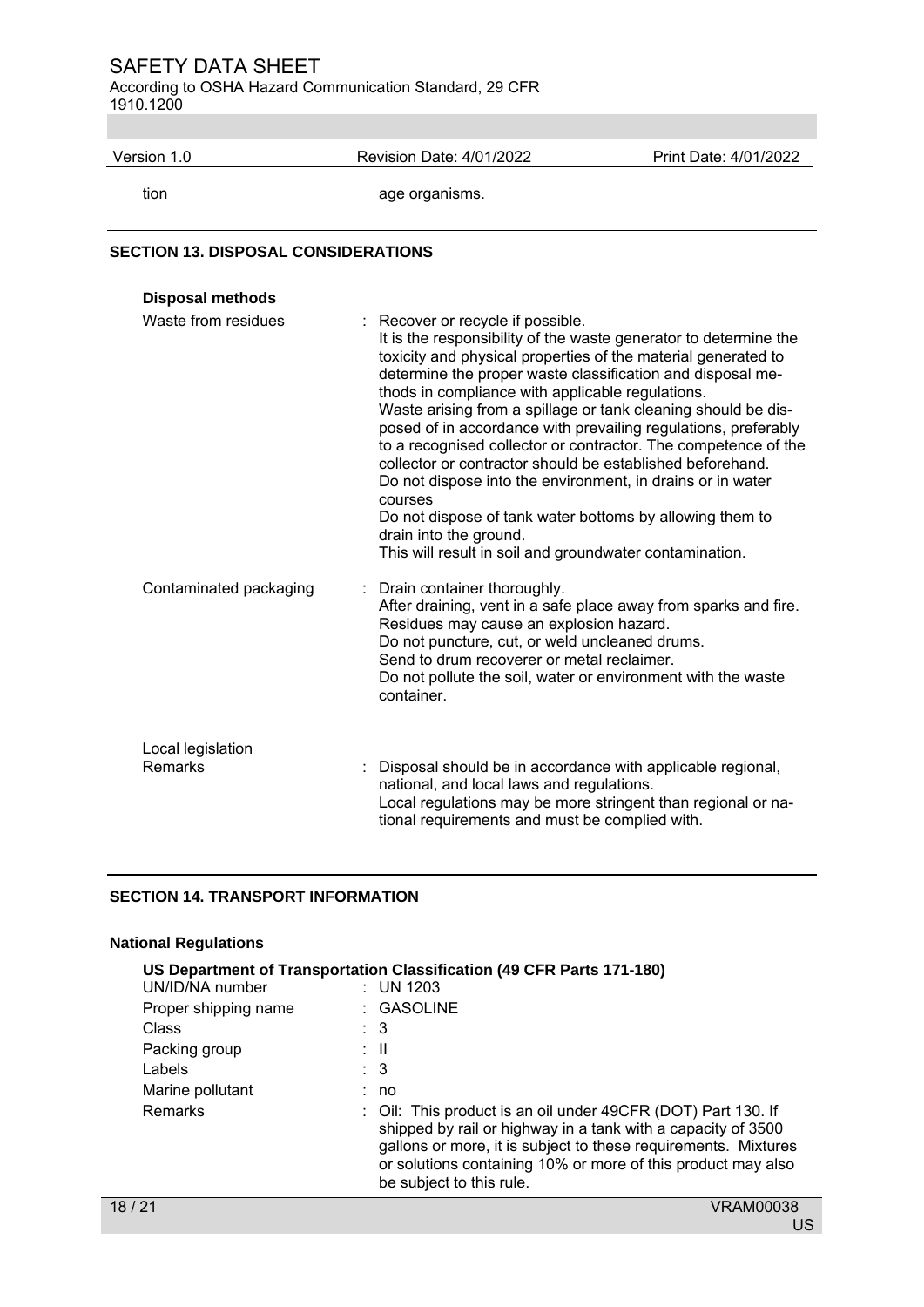According to OSHA Hazard Communication Standard, 29 CFR 1910.1200

| Version 1.0                                                                                                  | <b>Revision Date: 4/01/2022</b>                                                                                                                                                    | Print Date: 4/01/2022 |
|--------------------------------------------------------------------------------------------------------------|------------------------------------------------------------------------------------------------------------------------------------------------------------------------------------|-----------------------|
| <b>International Regulation</b>                                                                              |                                                                                                                                                                                    |                       |
| <b>IATA-DGR</b><br>UN/ID No.<br>Proper shipping name<br>Class<br>Packing group<br>Labels<br><b>IMDG-Code</b> | <b>UN 1203</b><br><b>GASOLINE</b><br>3<br>÷Ш<br>3                                                                                                                                  |                       |
| UN number<br>Proper shipping name<br>Class<br>Packing group<br>Labels<br>Marine pollutant                    | <b>UN 1203</b><br>÷<br><b>GASOLINE</b><br>3<br>$\mathbf{I}$<br>3<br>yes                                                                                                            |                       |
|                                                                                                              | Transport in bulk according to Annex II of MARPOL 73/78 and the IBC Code                                                                                                           |                       |
| Pollution category<br>Ship type<br>Product name<br>Special precautions                                       | Not applicable<br>Not applicable<br>Not applicable<br>Not applicable                                                                                                               |                       |
| Special precautions for user                                                                                 |                                                                                                                                                                                    |                       |
| Remarks                                                                                                      | Special Precautions: Refer to Chapter 7, Handling & Storage,<br>for special precautions which a user needs to be aware of or<br>needs to comply with in connection with transport. |                       |
| <b>Additional Information</b>                                                                                | : MARPOL Annex 1 rules apply for bulk shipments by sea.                                                                                                                            |                       |

## **SECTION 15. REGULATORY INFORMATION**

**OSHA Hazards** : Flammable liquid, Carcinogen

### **EPCRA - Emergency Planning and Community Right-to-Know Act**

### **CERCLA Reportable Quantity**

| Components | CAS-No.   |       | Component RQ   Calculated product RQ |
|------------|-----------|-------|--------------------------------------|
|            |           | (lbs) | (Ibs)                                |
| MTBE       | 1634-04-4 | 1000  |                                      |

\*: Calculated RQ exceeds reasonably attainable upper limit.

### **CERCLA Reportable Quantity**

Calculated RQ exceeds reasonably attainable upper limit.

## **SARA 304 Extremely Hazardous Substances Reportable Quantity**

This material does not contain any components with a section 304 EHS RQ.

| SARA 311/312 Hazards | : Fire Hazard<br>Chronic Health Hazard                                                                                  |
|----------------------|-------------------------------------------------------------------------------------------------------------------------|
| <b>SARA 302</b>      | $\therefore$ No chemicals in this material are subject to the reporting<br>requirements of SARA Title III, Section 302. |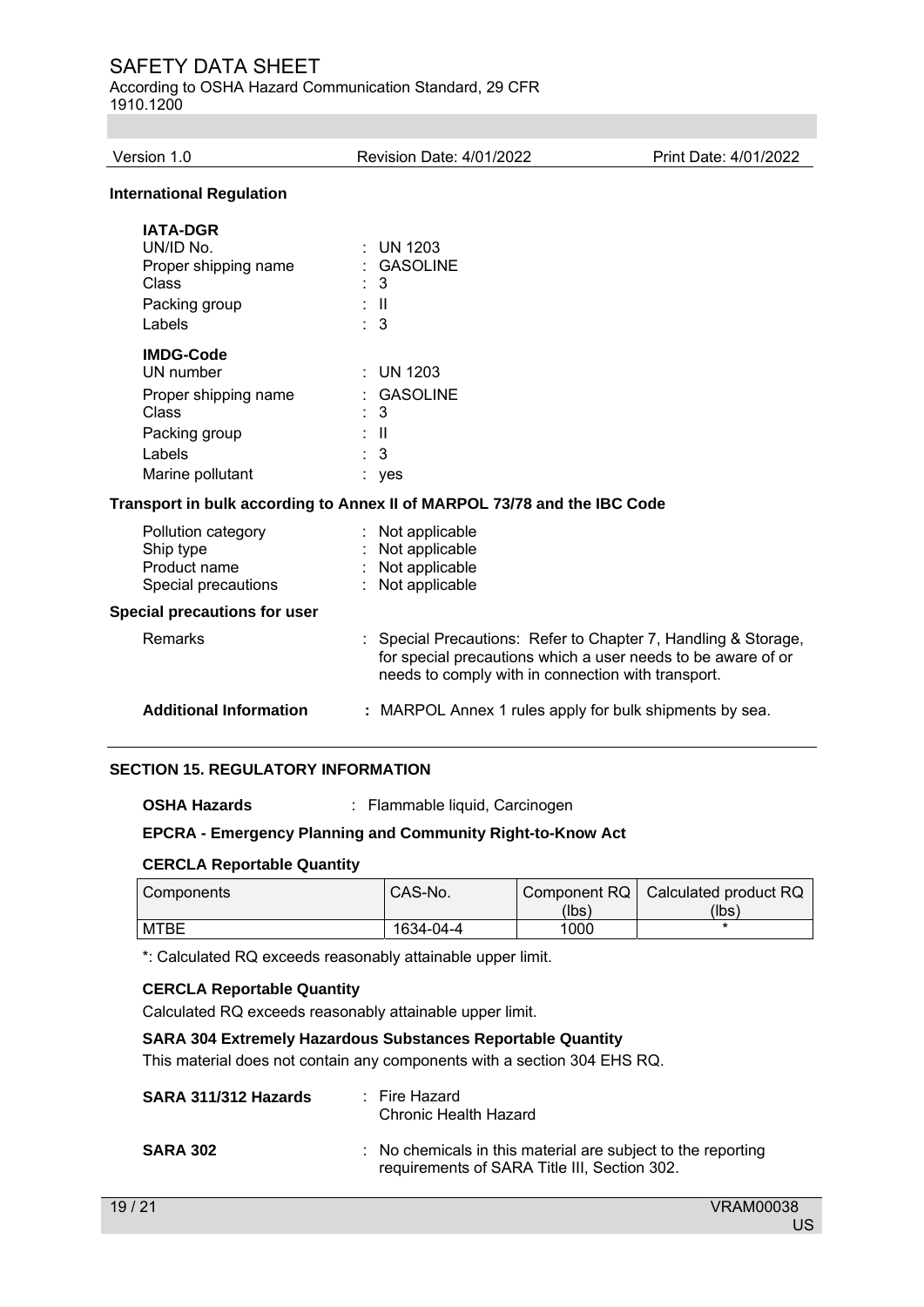According to OSHA Hazard Communication Standard, 29 CFR 1910.1200

| Version 1.0                     | <b>Revision Date: 4/01/2022</b>                                                              | Print Date: 4/01/2022                                                                                                                                                                |
|---------------------------------|----------------------------------------------------------------------------------------------|--------------------------------------------------------------------------------------------------------------------------------------------------------------------------------------|
| <b>SARA 313</b>                 | tablished by SARA Title III, Section 313:                                                    | : The following components are subject to reporting levels es-                                                                                                                       |
|                                 | tert-butyl methyl ether                                                                      | 15%<br>1634-04-4                                                                                                                                                                     |
| <b>Clean Water Act</b>          |                                                                                              |                                                                                                                                                                                      |
| Section 311, Table 117.3.       | This product does not contain any Hazardous Chemicals listed under the U.S. CleanWater Act,  |                                                                                                                                                                                      |
| Pennsylvania Right To Know      |                                                                                              |                                                                                                                                                                                      |
|                                 | Gasoline, low boiling point naphtha<br>tert-butyl methyl ether<br>Ethanol                    | 1634-04-4<br>64-17-5                                                                                                                                                                 |
| <b>New Jersey Right To Know</b> |                                                                                              |                                                                                                                                                                                      |
|                                 | Ethyl tertiary butyl ether<br>2-methoxy-2-methylbutane<br>tert-butyl methyl ether<br>Ethanol | 637-92-3<br>994-05-8<br>1634-04-4<br>64-17-5                                                                                                                                         |
| <b>California Prop 65</b>       | State of California to cause cancer.<br>harm.                                                | WARNING! This product contains a chemical known to the<br>WARNING: This product contains a chemical known to the<br>State of California to cause birth defects or other reproductive |
| Other regulations               | The regulatory information is not intended to be                                             | comprehensive. Other regulations may apply to this material.                                                                                                                         |

### **SECTION 16. OTHER INFORMATION**

#### **Further information**

This product is intended for use in closed systems only.

| A vertical bar ( ) in the left margin indicates an amendment from the previous version.<br>Abbreviations and Acronyms : The standard abbreviations and acronyms used in this docu-<br>ment can be looked up in reference literature (e.g. scientific<br>dictionaries) and/or websites.                                                                                                                                                                                                                                                                                                                                    |
|---------------------------------------------------------------------------------------------------------------------------------------------------------------------------------------------------------------------------------------------------------------------------------------------------------------------------------------------------------------------------------------------------------------------------------------------------------------------------------------------------------------------------------------------------------------------------------------------------------------------------|
| ACGIH = American Conference of Governmental Industrial<br><b>Hygienists</b><br>ADR = European Agreement concerning the International<br>Carriage of Dangerous Goods by Road<br>AICS = Australian Inventory of Chemical Substances<br>ASTM = American Society for Testing and Materials<br>BEL = Biological exposure limits<br>BTEX = Benzene, Toluene, Ethylbenzene, Xylenes<br>CAS = Chemical Abstracts Service<br>CEFIC = European Chemical Industry Council<br>CLP = Classification Packaging and Labelling<br>COC = Cleveland Open-Cup<br>DIN = Deutsches Institut fur Normung<br>DMEL = Derived Minimal Effect Level |